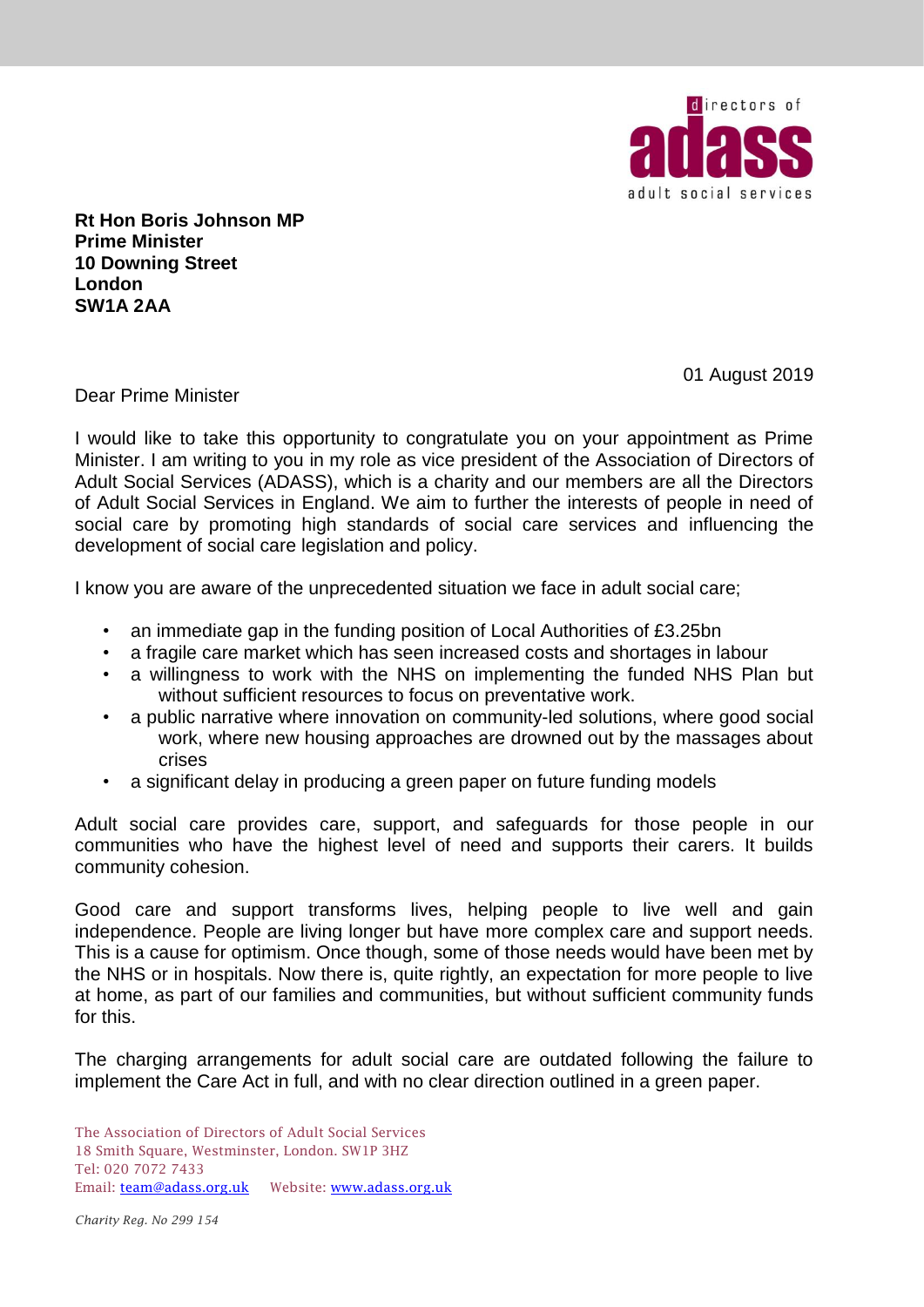You expressed in your speech in Downing Street a commitment to tackling the social care issue. We seek parity with the position of the NHS, being an essential partner to the aspirations of that service and with an equally important agenda.

When the NHS funding settlement of £20.5billion per year by the end of five years was announced last year, the Government made a commitment to ensure that adult social care doesn't impose additional pressure on the NHS. We were pleased to see your announcement yesterday on the NHS. However, our systems are interdependent, so we cannot see real improvement without the same level of support for adult social care services.

Our 2019 budget survey found that adult social care departments have planned for £700m savings to their budgets to balance the books in 2019/20. Since 2010, there have been cumulative savings totalling £7.7billion across adult social care departments. As a result, local authorities have become reliant upon short term funding streams to ensure delivery of vital frontline services and deliver balanced budgets. Our budget survey found that 92% of directors have assumed that the Better Care Fund – or equivalent – will continue into 2020/21, with 75% planning for the Improved Better Care Fund to continue.

Of course, the biggest impact this is having is on the lives of those in need of care, their families and their carers. Age UK have found an increase in 72% of older people with unmet needs since 2010, with 1.4million now not receiving all the care and support they need. In addition, the number of people affected by the closure of home care providers in the last financial year was 7,019 – an increase of 113% from 2017/18. Similarly, 1,173 were impacted by care home closures.

The impact of having to move care home, or experiencing a change in care worker – one that may have visited someone every day for the past year – is profound for the individual's health and wellbeing. It also has a knock-on effect on the health and wellbeing of their families with nearly half a million people having to give up work in the past two years as a result of caring duties. This equates to about 600 people a day, being directly impacted financially, as well as inevitably emotionally and physically, by local authorities being unable to meet the needs of their loved ones.

Furthermore, aside from the impact that this undoubtedly has on the economy, the general economic value of a well-funded adult social care service to the Treasury is habitually overlooked. At present, the 1.5m paid workforce – both in private and public care sectors – is worth £46bn to the national economy; some 1% of GDP.

ADASS believes that in order to meet current and future pressures, adult social care needs an additional £3.25billion in 2020/21 after assuming additional savings of £450million that year. In subsequent years, we believe that further additional resources amounting to £1.7billion in 2021/22 and £0.75billion in 2022/23 will be required. This is based on the assumption that the resources currently available through the Better Care Fund continue to be available to support adult social care.

Therefore, we also need urgent clarity on whether the Better Care Fund and Improved Better Care Fund will continue. Without this, many council's risk being left in a position where they may have no choice but to begin decommissioning services later this year, which will impact both those that use the services, and those that provide them.

Certainty and sustainability are vital for commissioners and providers if they are to invest in and transform services, but we also find ourselves in a situation where four of the largest providers are currently up for sale. The uncertainty of Brexit has not helped